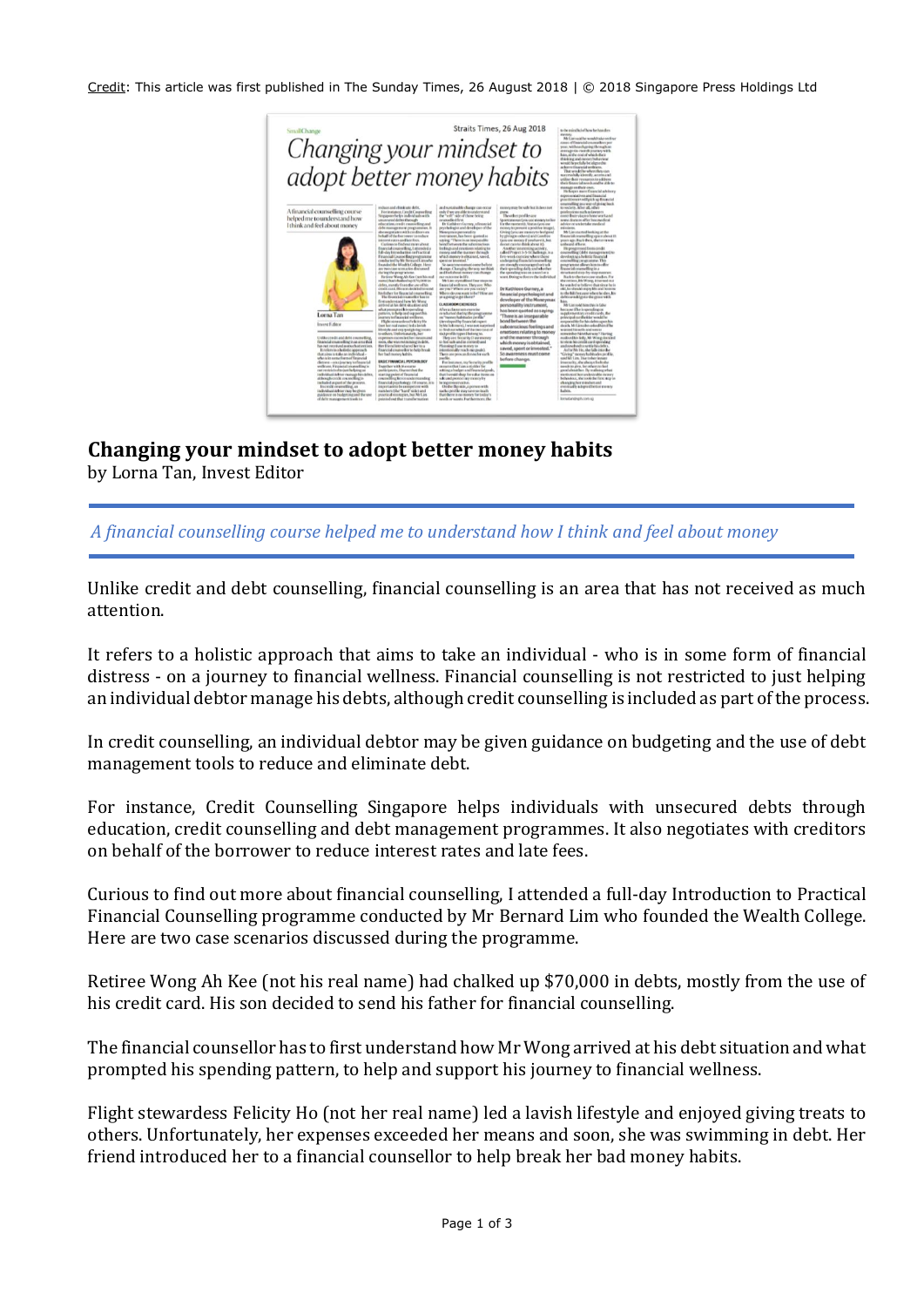## **BASIC FINANCIAL PSYCHOLOGY**

*Dr Kathleen Gurney, a financial psychologist and developer of the Moneymax personality instrument, has been quoted as saying: "There is an inseparable bond between the subconscious feelings and emotions relating to money and the manner through which money is obtained, saved, spent or invested." So awareness must come before change.*

Together with 16 course participants, I learnt that the starting point of financial counselling lies in understanding financial psychology. Of course, it is important to be competent with numbers (the "hard" side) and practical strategies, but Mr Lim pointed out that transformation and sustainable change can occur only if we are able to understand the "soft" side of those being counselled first.

Dr Kathleen Gurney, a financial psychologist and developer of the Moneymax personality instrument, has been quoted as saying: "There is an inseparable bond between the subconscious feelings and emotions relating to money and the manner through which money is obtained, saved, spent or invested."

So awareness must come before change. Changing the way we think and feel about money can change our outcome in life.

Mr Lim crystallised four steps to financial wellness. They are: Who are you? Where are you today? Where do you want to be? How are you going to get there?

## **CLASSROOM EXERCISES**

After a classroom exercise conducted during the programme on "money habitudes profile" (developed by financial expert Syble Solomon), I was not surprised to find out which of the two (out of six) profile types I belong to.

They are: Security (I use money to feel safe and in control) and Planning (I use money to intentionally reach my goals). There are pros and cons for each profile.

For instance, my Security profile ensures that I am a stickler for setting a budget and financial goals, that I would shop for value items on sale and protect my money by being conservative.

On the flip side, a person with such a profile may save so much that there is no money for today's needs or wants. Furthermore, the money may be safe but it does not grow.

The other profiles are Spontaneous (you use money to live for the moment), Status (you use money to present a positive image), Giving (you use money to feel good by giving to others) and Carefree (you use money if you have it, but do not care to think about it).

Another interesting activity, called Project 5-5-5 Challenge, is a five-week exercise where those undergoing financial counselling are strongly encouraged to track their spending daily and whether the spending was on a need or a want. Doing so forces the individual to be mindful of how he handles money.

Mr Lim said he would take on four cases of financial counsellees per year, with each going through an average six-month journey with him, at the end of which their thinking and money behaviour would hopefully be aligned to achieve financial wellness.